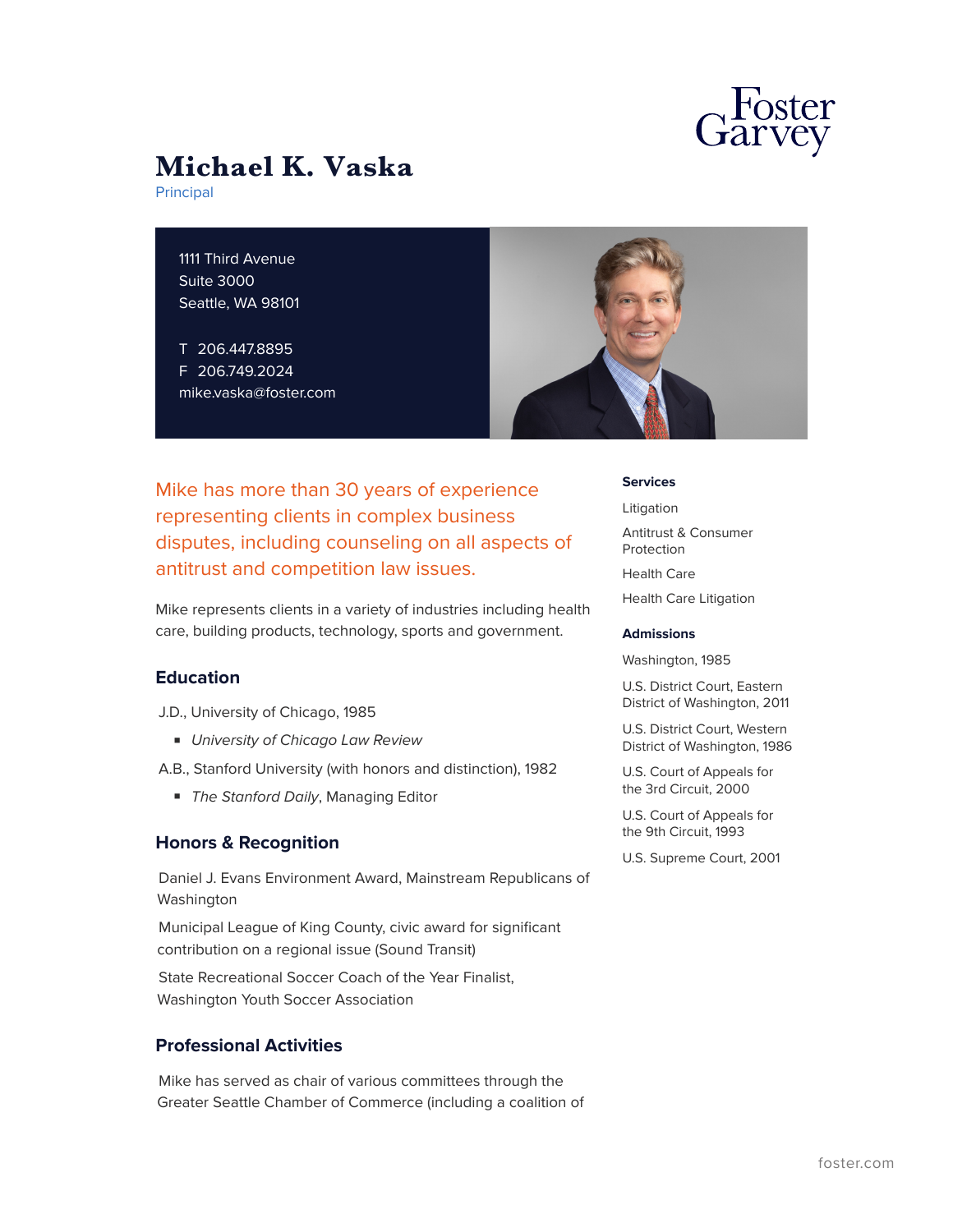## Michael K. Vaska



environmental, labor, business and civic groups) seeking to reshape and then support establishment of a regional transit authority (Sound Transit). He was honored for these efforts with a civic award for significant contribution on a regional issue from the Municipal League of King County.

He has been a treasurer and/or active speaker in a variety of statewide initiative campaigns addressing funding for roads, transit and other projects.

Mike was a Republican member of the King County Redistricting Committee, a candidate for State Attorney General, and was recommended by a committee chaired by the late Norm Maleng to be U.S. Attorney.

He has served as the chair of Mainstream Republicans of Washington.

He previously served as the board vice chair of Crosscut Public Media, and for a dozen years coached his sons' youth soccer teams in the Issaquah Soccer Club.

#### **News**

Olympic Eagle Distributing Case Listed in *Daily Journal*'s "Top Verdicts" *Foster Garvey Newsroom*, 2.21.20

Olympic Eagle Distributing Wins Appeal in Landmark Case for Fairness in Arbitrations *Foster Garvey Newsroom*, 11.7.19

Mike Vaska and Rylan Weythman Featured as "Legal Lions" in *Law360* Column *Law360*, 10.30.19

#### **Legal Alerts**

New DOJ Policies Encourage Antitrust Compliance Programs 7.16.19

#### **Publications**

MLS Cup brings home the joy of my dad's 'immigrant's game' *The Seattle Times*, 11.8.19

Finding common ground in protecting the great outdoors *The Seattle Times*, 5.8.19

Just like my immigrant dad, Dreamers energize America *The Seattle Times*, 12.10.17

Gov. Dan Evans: How a real leader squashed hate and extremists *The Seattle Times*, 8.17.17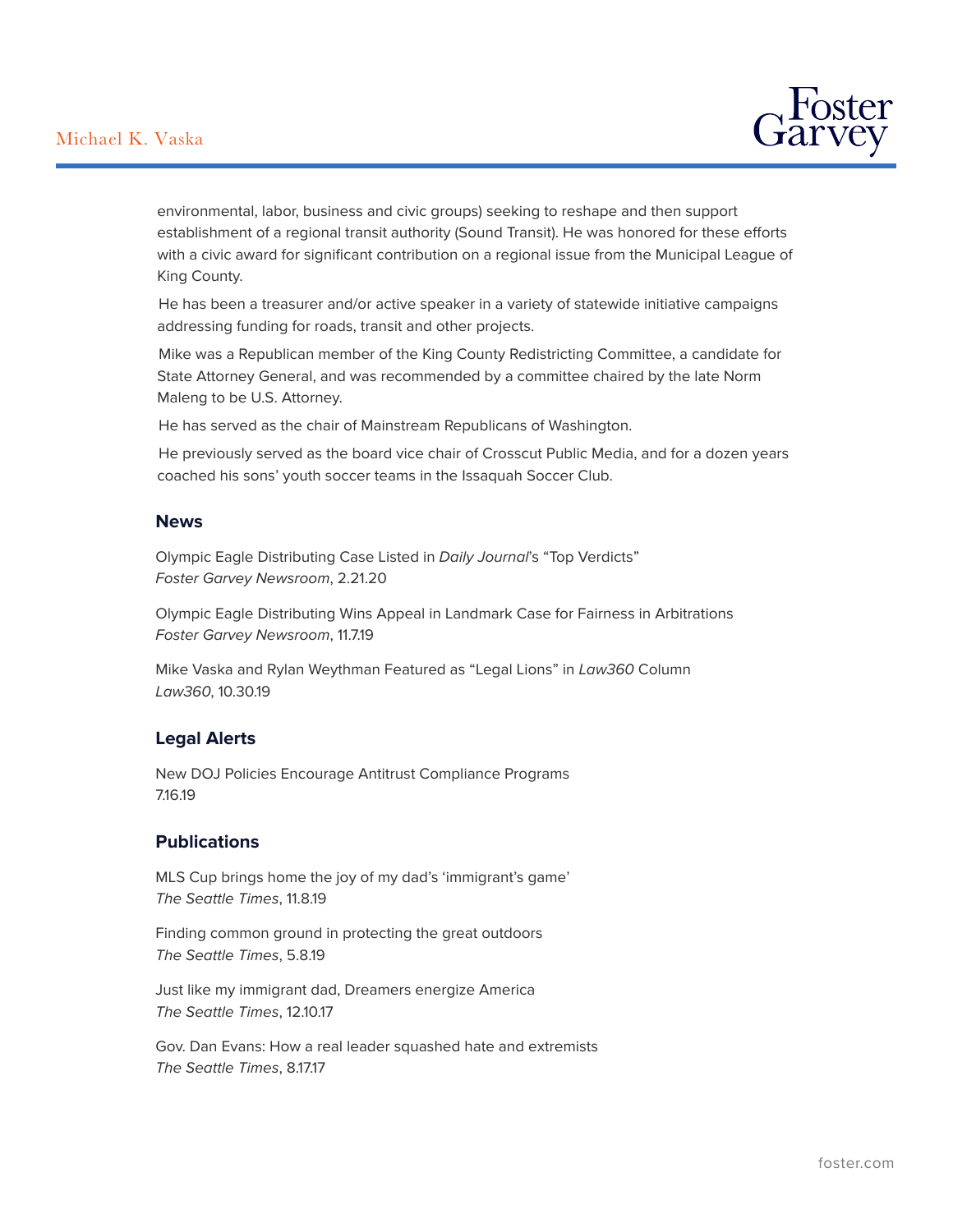## Michael K. Vaska



The Case for a Revenue-Neutral Carbon Tax in Washington State *Seattle Business Magazine*, August 2016

Balanced development is threatened by I-933 *Puget Sound Business Journal*, 8.11.06

Thanks, Legislature, for spurring action on regional transportation *The Seattle Times*, 4.4.06

If light rail starts south, it can't abandon the north *The Seattle Times*, 9.27.01

Why We Support Formation Of The Rta *The Seattle Times*, 6.21.93

Conscious Parallelism and Price Fixing: Defining the Boundary *University of Chicago Law Review*, Spring 1985

Soviet Foreign Policy and Western Europe 1949-1952: Contextual Security and Diplomatic Flexibility *Stanford University*, May 1982

### **Experience**

#### **Representative Work: Antitrust and Complex Litigation Experience**

World's largest door and window manufacturer on national and international competition issues, including:

- advice on structuring transactions to minimize antitrust risk in highly concentrated industries;
- acquisition of Europe's largest door company;
- challenge to vertical merger of two leading competitors;
- criminal grand jury investigation by the Antitrust Division of price fixing in residential door industry;
- civil class action lawsuits alleging price fixing in residential door industry (In re Residential Door Antitrust Litigation);
- leniency pleas to European Commission and French Competition Council for cartel activity by foreign subsidiary resulting in first grant of antitrust leniency under French law;
- civil price fixing litigation against US glass cartel resulting in significant settlement for client after motions in limine (Flat Glass I); and
- second civil price fixing litigation against global glass cartel resulting in settlement for client after favorable ruling on umbrella damages claims and use of foreign cartel evidence at trial (Flat Glass II)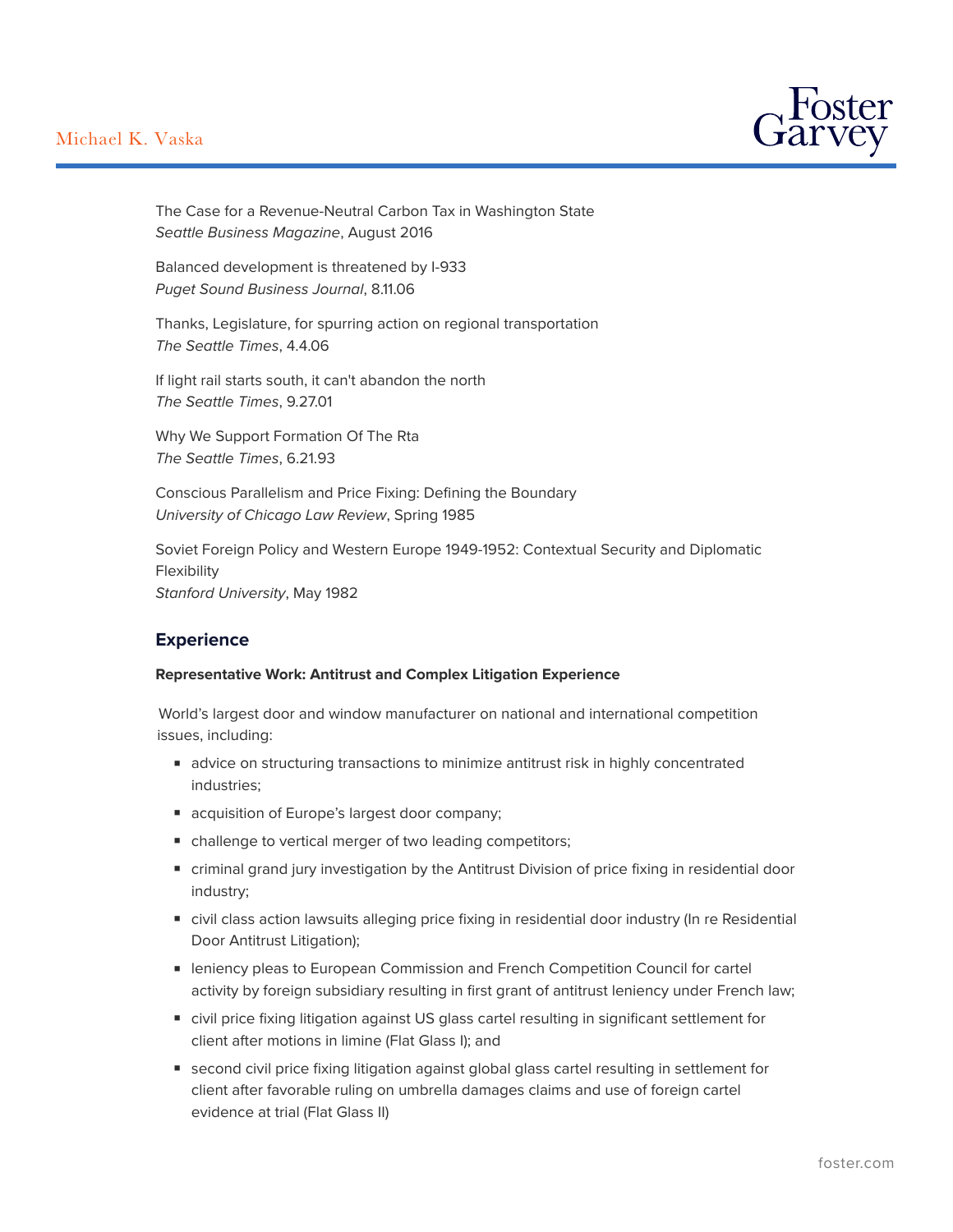

A leading Seattle-based investor and related entities on mergers, acquisitions, joint ventures and other issues, including: several dozen acquisitions (from small startups to billion dollar cable companies); structure acquisitions to avoid or minimize antitrust challenges.

Professional sports franchises Seattle Seahawks and Portland Trailblazers on antitrust issues.

Merger and acquisition counseling, government investigations, and preparation and filing of premerger notification forms.

A leading warehouse club retailer in its successful efforts to end Washington State's monopoly on the sale of liquor, including issues related to drafting and qualifying for ballot two statewide initiatives, and successfully defending Initiative 1183 against lawsuits challenging its constitutionality.

Investigation by Federal Trade Commission of proposed merger of world's two leading abrasive waterjet manufacturers resulting in a consent decree allowing transaction to proceed.

A Korean-based flat panel display manufacturer in price fixing claims brought by Washington State Attorney General's Office.

Investigation by Washington State Attorney General's Office into allegations of price fixing by Seattle convention hotels, resulting in a consent decree settlement.

Investigation by U.S. Justice Department's Antitrust Division and Washington State Attorney General's Office into multibillion dollar merger of two Japanese fishing companies resulting in consent decree benefiting local fishing companies.

Special Counsel to Antitrust Division of the US Department of Justice and State Attorneys General to establish Technical Committee required by the Federal Court to oversee the Microsoft Consent Decree.

The American Board of Thoracic Surgery in defending a claim by an osteopathic doctor alleging a conspiracy that included the University of Washington Medical School and other entities.

Led team representing estate of inventor of the blended winglet for 737 and other aircraft in patent licensing dispute.

#### **Representative Work: Health Care Experience**

Investigation by Federal Trade Commission of proposed combination of hospital systems based in Tacoma and Bremerton, resulting in decision by FTC not to challenge transaction.

A leading Yakima cardiac hospital in litigation with its cross-town rival over angioplasty services, including summary judgment dismissal of certificate of need litigation and of federal court claim challenging constitutionality of state regulations under dormant commerce clause.

A national for profit hospital system on antitrust and other issues related to separation of a joined medical staff.

A Seattle-area medical center in certificate of need application for construction of new hospital tower, the largest capital project in the history of the hospital system. Successfully defended